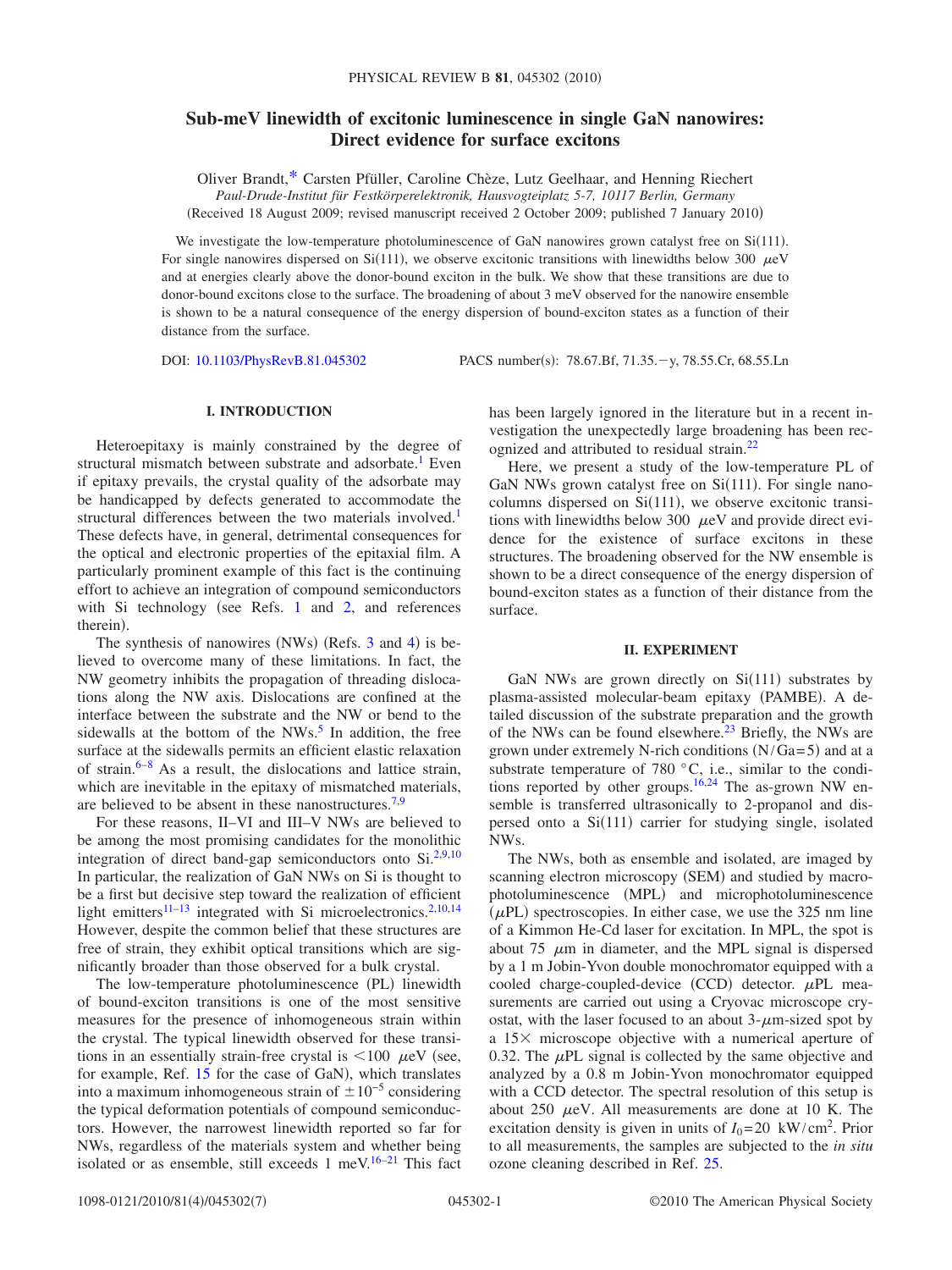<span id="page-1-0"></span>

FIG. 1. (a) SEM side view and (b) SEM top view of the asgrown NW ensemble.

#### **III. RESULTS AND DISCUSSION**

Figure [1](#page-1-0) shows a side (a) and a top view (b) of the asgrown NW ensemble, respectively. In (a), a high-density NW array with an average height of 350 nm is observed. In (b), the density of the NW array can be estimated to be higher than  $10^{10}$  cm<sup>-2</sup>. Furthermore, we see that a significant number of NWs has undergone coalescence with adjacent wires. As a result, individual NWs exhibit quite different morphologies, and their diameter varies between 20 and as much as 100 nm.

Figure [2](#page-1-1) displays MPL spectra of the as-grown NW ensemble at 10 K and two different excitation densities. Three major near-gap transitions are observed. The dominant one at 3.472 eV has a linewidth of 2.7 meV and is attributed to the decay of the donor-bound exciton in strain-free GaN.<sup>26-[28](#page-6-6)</sup> In

<span id="page-1-1"></span>

FIG. 2. (Color online) MPL spectrum of the NW ensemble displayed in Fig. [1](#page-1-0) at 10 K and an excitation density of 10−5*I*0. The inset shows an expanded view of the near-band-gap PL lines at two different excitation densities as indicated in the figure. The shaded area depicts a spectrum of a strained single NW for comparison.

 $\mu$ PL spectra, we observe a basically identical linewidth since the exciting spot still covers about  $10<sup>3</sup>$  NWs. The two transitions at lower energy  $(3.422$  and  $3.450$  eV) are characteristic for GaN NWs (Refs.  $21$  and  $29$ ) but more difficult to identify. These transitions are not observed for GaN layers grown in the same MBE system, suggesting that they are most likely not caused by impurities. Furthermore, these transitions scale linearly with excitation density (up to  $10^{-1}I_0$ ) unlike the donor-bound exciton which starts to saturate in intensity at the highest excitation density shown here (see inset of Fig.  $2$ ). This finding is consistent with reports from the literature, where these transitions have been attributed to excitons bound to planar defects such as stacking faults and inversion domain boundaries.<sup>29[–33](#page-6-8)</sup> which are generally not as easily saturable as excitons bound to point defects.<sup>34</sup> Note, however, that a linear dependence would also be observed for a point defect which is present in abundance, such as a surface defect. $2<sup>1</sup>$  Attempts to saturate these lower-energy lines were not successful, as they broaden and merge at excitation densities above  $10^{-1}I_0$ . This broadening is easily understood; the lack of carrier diffusion in these spatially restricted systems results in carrier densities that are beyond those attainable in planar structures.

Next, we have investigated single NWs dispersed on  $Si(111)$  as described in Sec. [II.](#page-0-0) Each of these single NWs we have examined exhibits its own, individual PL spectrum. Most of them feature a PL band of a width  $(>=20$  meV) far exceeding that observed for the ensemble (cf. inset of Fig. [2](#page-1-1)). This line is usually blueshifted by about 10 meV compared to the donor-bound exciton transition of the ensemble (cf. inset of Fig. [2](#page-1-1)). These findings indicate that single NWs dispersed on  $Si(111)$  are frequently under inhomogeneous and overall compressive stress, caused by the interaction with the underlying substrate.<sup>22</sup>

However, among the dozens of single NWs we have investigated, we also found some which apparently did not suffer from adhesion-induced stress in that they display narrow, well-resolved transitions. In particular, the two-column agglomerate shown in Fig. [2](#page-1-1) exhibits PL spectra which signify that this particular NW is free of strain.

In fact, while the spectrum of this selected single NW (Fig. [3](#page-2-0)) is dominated by the (presumably) stacking-faultinduced transition at 3.422 eV (i.e., at the same energy as in the ensemble), the bands at 3.450 and 3.472 eV observed for the ensemble now resolve into several sharply defined transitions. To avoid any confusion due to the sudden plethora of PL lines between 3.42 and 3.48 eV, let us stress once again that each NW we have investigated exhibits a different PL spectrum. Some NWs, for example, are completely free of PL lines below 3.46 eV, others (such as the one shown in Fig. [3](#page-2-0)) are not. The ensemble spectrum is formed by the superposition of about  $10<sup>3</sup>$  entirely different spectra. Next, let us categorize the lines observed in the spectrum shown in Fig. [3.](#page-2-0)

(i) The band at 3.422 eV is observed for just a few NWs and is always broad. It occurs preferentially in coalesced NW agglomerates, and we believe that it is in fact related to a structural defect (particularly, a stacking fault) in GaN.

(ii) All lines between 3.44 and 3.46 eV are designated to belong to the defect band centered at 3.45 eV in the en-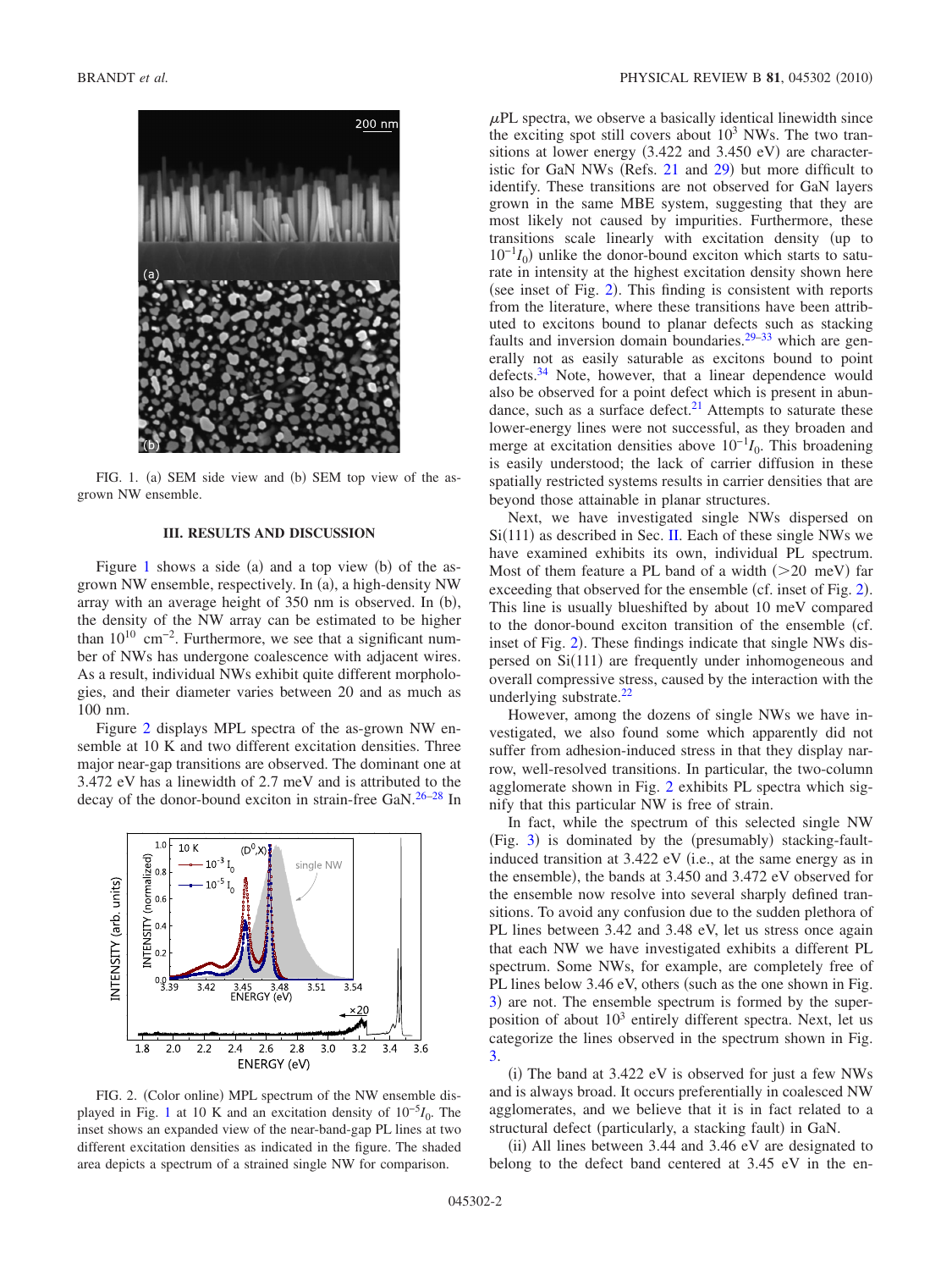<span id="page-2-0"></span>

FIG. 3. (Color online)  $\mu$ PL spectrum of the dispersed single NW displayed in the inset at 10 K and an excitation density of 10−1*I*0. The inset also shows an expanded view of the near-band-gap PL lines at an excitation density of  $10^{-2}I_0$ .

semble. We will later comment on the origin of these transitions characteristic for most GaN NWs.

(iii) The lines between 3.46 and 3.47 eV are most likely belonging to acceptor-bound  $(A^0, X)$  excitons. It is not surprising that *individual* NWs have also incorporated acceptors.

(iv) Most interesting, however, are the lines between 3.474 and 3.48 eV, an energy range for which no strong transitions have ever been observed in bulk or unstrained layered GaN. Indeed, the spectral position of these transitions does not correspond to that of the corresponding bands in the ensemble. For example, the prominent high-energy transition in the single NW occurs at 3.475 eV, clearly above the donor-bound exciton line  $(D^0, X)$  at 3.47[2](#page-1-1) eV (cf. Fig. 2).

Transitions in the energy range between the donor-bound and the free A exciton are usually resolved only in highquality epitaxial layers, and originate there from excited states of the donor-bound A and the ground state of the donor-bound B exciton.<sup>35</sup> These transitions are orders of magnitude weaker than the donor-bound A exciton and can-not account for the line at [3.](#page-2-0)475 eV observed in Fig. 3.<sup>[35](#page-6-10)</sup>

Given the fact that most of the dispersed NWs we have studied are heterogeneously strained (cf. Fig. [2](#page-1-1)), it appears to be at least possible that some NWs experience a purely homogeneous strain which would result in a rigid shift of the spectrum without causing a broadening. However, the energy separation between the two dominant high-energy transitions is only 3 meV while that between the  $(A^0, X)$  and the  $(D^0, X)$ amounts to 6–7 meV, just as the one between the  $(D^0, X)$  and the free A exciton  $(X_A)$ . The energies observed are thus inconsistent with the assumption of a purely homogeneous strain.

For a definitive assignment of the transitions observed, we turn to another dispersed single NW whose PL spectra are also distinguished by narrow lines as shown in Fig. [4.](#page-2-1) For an excitation density of  $10^{-2}I_0$ , the spectrum of this NW is dominated by the transition at 3.45 eV. At higher energies, a peak at 3.473 eV is visible, which is assigned to the  $(D^0, X)$ transition, as well as higher-energy bumps at 3.478 and 3.482 eV. These bumps dominate the spectrum for an excitation

<span id="page-2-1"></span>

FIG. 4. (Color online)  $\mu$ PL spectra of another dispersed single NW at 10 K and excitation densities of  $10^{-1}I_0$  and  $10^{-2}I_0$ . The position of the most important transitions is marked by dashed lines. Arrows point to the labels of these transitions. The inset shows high-resolution spectra of the near-band-gap PL lines at excitation densities of  $10^{-2}I_0$  and  $10^{-3}I_0$ . All relevant transitions are marked by arrows and their energies are denoted in the figure.

density of  $10^{-1}I_0$  (and higher). The linear dependence of the intensity of these features on excitation density, and their dominance at high excitation density, identifies them as the free A and B excitons  $(X_A \text{ and } X_B)$ . The energies of these features (without any attempt of a deconvolution of the lines) are within 1 meV of the values reported for bulk, strain-free GaN. In other words, there is no detectable shift of the spectra due to a homogeneous strain.

The inset of Fig. [4](#page-2-1) displays the high-energy range of the PL spectrum of this NW recorded with a higher spectral resolution. The  $(D^0, X)$  line is now resolved into two transitions and the free-exciton shoulders at higher energies are clearly visible. Most important, however, is the presence of lines in the intermediate energy range between 3.4745 and 3.476 eV, i.e., in the same range as that discussed in the context of Fig. [3.](#page-2-0) Knowing from the above discussion that these energies are indeed accurate, strain can be excluded as a reason for their occurrence. The question about the origin of these transitions thus remains.

Other potential reasons for an energy shift of optical transitions include electric fields and varying carrier concentrations due to depletion at the NWs' side facets. The energy of *excitonic* transitions in GaN is, however, insensitive to electric fields which might be present at the surface, as well as screening by free carriers. Regarding the former, Camacho *et al.*[36](#page-6-11) and Pedrós *et al.*[37](#page-6-12) have shown that fields up to 10 kV/cm do not result in a discernible shift of the exciton transition in GaN but in a pronounced quenching (note that the redshift of  $\leq 1$  meV observed by Camacho *et al.*<sup>[36](#page-6-11)</sup> is due to strain-induced band-gap modulation and not the electric field). The same results were obtained for bound excitons in CdS, a material with virtually the same excitonic parameters as GaN[.38](#page-6-13) In fact, the reduction of the exciton binding energy by the electric field is almost exactly canceled by the Stark shift of the excitonic state. An analogous conclusion applies to screening: here, the reduction of the exciton binding energy by free-carrier screening is almost exactly cancelled by band-gap shrinkage, basically due to charge neutrality of the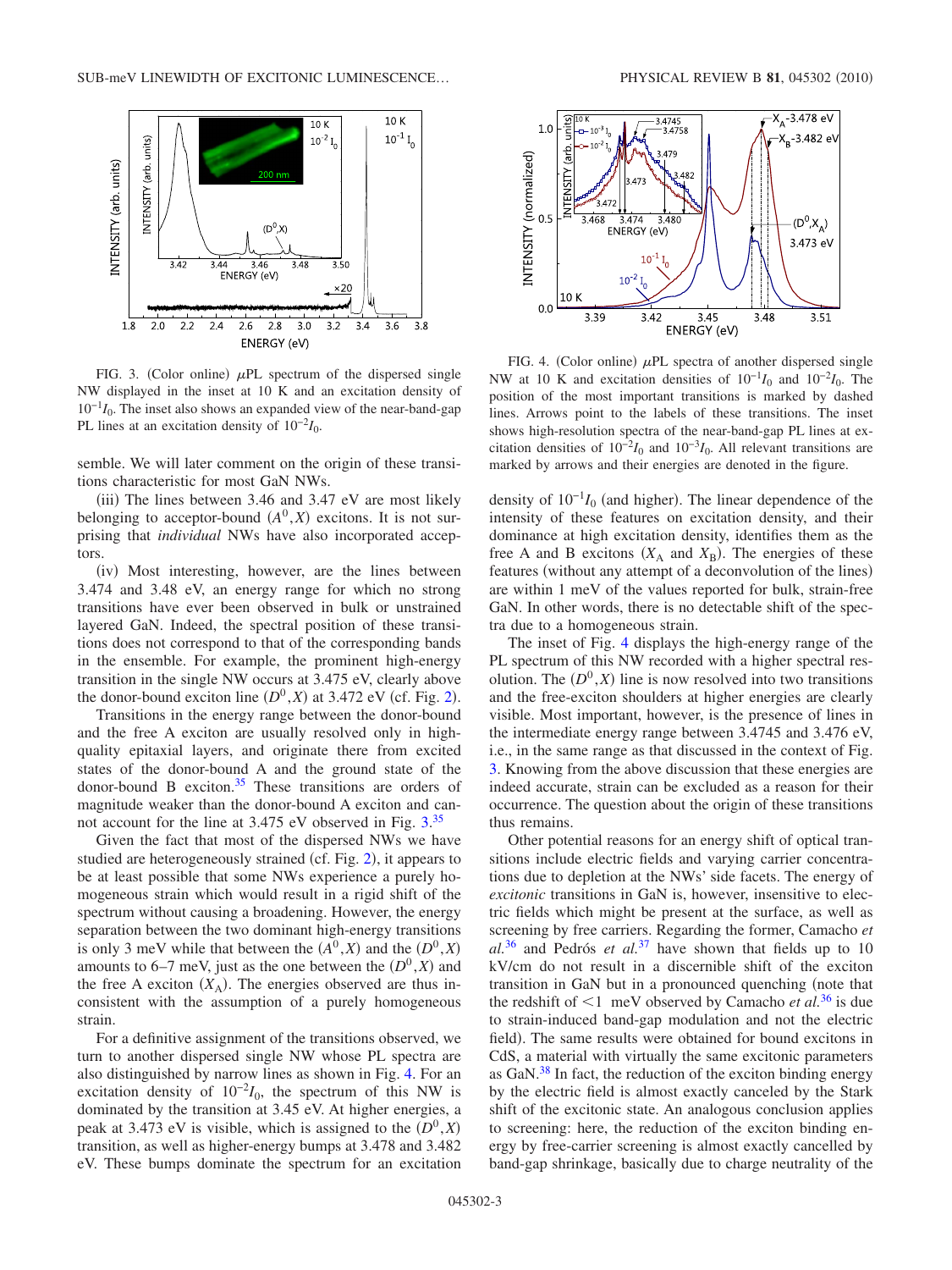<span id="page-3-0"></span>

FIG. 5. (Color online)  $\mu$ PL spectra of the single NW displayed in Fig. [3](#page-2-0) at 10 K and an excitation density of  $10^{-2}I_0$  taken (a) right after, (b) one, and (c) five months after its dispersion on the  $Si(111)$ carrier. The inset shows the first two spectra after background subtraction. The symbols represent the data, the solid lines Gaussian fits to determine the spectral position and linewidth of the individual transitions.

exciton. This fact, together with the quenching of the excitonic resonance near the Mott density, has been shown both experimentally.<sup>39[,40](#page-6-15)</sup> and theoretically.<sup>41,[42](#page-6-17)</sup> Concluding, neither electric fields nor screening can be responsible for an energy blueshift in the meV range as required to explain the transition at 3.475 eV.

Prior to attempting a further discussion on the origin of these transitions, let us point out an as surprising as important observation. Figure [5](#page-3-0) compares three different measurements taken on the single NW of Fig.  $2$ : the first trace  $(a)$ right after dispersing the column onto Si, the second (b) one, and the third (c) five months after. Additionally, following the measurement shown in trace (b), the sample was subjected to a prolonged exposure to a 10 keV electron beam while recording the micrograph depicted in Fig. [3.](#page-2-0) Spectra (a) and (b) in Fig. [5](#page-3-0) both exhibit several sharply defined transitions in the 3.45 and 3.47 eV spectral range. However, none of these transitions is equal in spectra (a) and (b) with regard to spectral position and intensity, and most of them are absent in spectrum (c), which, in addition, is a 100-fold lower in intensity as compared to the earlier spectra. We believe both of these latter observations to be a consequence of the inevitable C contamination induced by the high-energy electron beam in the SEM. In any case, it is important to note that all of these spectra were recorded at least three times after intentionally altering the adjustment in each respective measurement session and were found to be identical in each case.

The above results foremost demonstrate that the electronic properties of a single GaN NW evolve with time. This important finding may be understood based on the fact that both the ionization energy of defects and the energy of excitons bound to them are altered in the vicinity of a surface. For example, the ionization energy of a hydrogenic donor located directly at the surface is only one fourth of that of the same donor in the bulk, assuming that the vacuum represents an infinite barrier. $43$  Recent tight-binding calculations refraining from this approximation qualitatively arrive at the same conclusion, namely, that the ionization energy of impurities close to the surface is always lower than the that of the corresponding bulk defect.<sup>44</sup> As shown by Satpathy, $45$  the same applies to Wannier excitons close to semiconductor surfaces; the exciton binding energy decreases smoothly from its bulk value (reached for distances three times the Bohr radius  $a_{\rm B}$ ) to one fourth of this value directly at the surface. This result can be extended to the binding energy of excitonic complexes (which, in the bulk, are spectrally located at 3.471–3.473 eV for shallow donor-bound and 3.465–3.466 eV for shallow acceptor-bound excitons). $27,28$  $27,28$  In other words, surface donor-bound excitons are expected to have a transition energy in between the bulk donor-bound and the free excitons. Note that exactly the same observation has led to the proposal of surface excitons in CdS, CdSe, and ZnO more than two decades ago (see Refs. [46](#page-6-22) and [47,](#page-6-23) and references therein).

To accurately determine both the spectral position and linewidth of the highest-energy transitions in Figs.  $5(a)$  $5(a)$  and  $5(b)$  $5(b)$ , we subtract the background they are riding on and fit the resulting spectra with a set of Gaussians as shown in the inset of Fig. [5.](#page-3-0) The spectrum obtained right after dispersion is displayed as trace (a) and exhibits two transitions we are familiar with from bulk GaN, namely, the donor-bound exciton  $[(D^0, X_A)]$  at 3.4716 eV and the free A exciton at 3.4789 eV. $26,48$  $26,48$  The dominant line at 3.4749 eV with a linewidth of 280  $\mu$ eV, however, is attributed to a surface donorbound exciton  $[(D^0, X_A)_s]$ , as are its high-energy shoulders at 3.4754 and 3.4758 eV. The spectrum obtained one month later in (b) also shows the free A exciton at 3.4788 eV, and two surface donor-bound excitons at 3.4749 (the same as before) and 3.4760 eV. The latter has a linewidth of 320  $\mu$ eV.

We have found similar results for two further dispersed NWs. Having investigated several dozens of dispersed single NWs, this is a rather low yield which does not allow us to investigate the effects reported above in a systematic fashion. In what follows, we instead make use of the fact that the as-grown NW ensemble thins out considerably toward the edge of the wafer due to a temperature gradient. Figure  $6(a)$  $6(a)$ shows a contrast-enhanced SE micrograph of a region about 1 cm from the edge where the NW ensemble exhibits inter-NW distances of 1  $\mu$ m and more. In the micrograph, three well-formed NWs are observed with a length of about 300 and a diameter of 30 nm. Due to the low density, coalescence of NWs is entirely absent. Furthermore, we see that there is absolutely no parasitic growth in between the NWs. This fact allows us to optically address individual freestanding NWs which are free of strain by their very nature. This necessary absence of strain follows directly from the principle of Saint-Venant, $49-51$  which in the present case may be expressed as follows: *biaxial stress applied to one end of an otherwise free elastic rod of diameter d will decay to zero approximately within a distance d from the clamped end of the rod* (an explicit solution of this problem can be found in §144 of Ref. [50](#page-6-27)).

Figure [6](#page-4-0)(b) displays a trichromatic PL intensity map of this low-density edge region. The individual spectral components are represented by the bulklike donor-bound exciton (red), the surface donor-bound exciton (green), and the free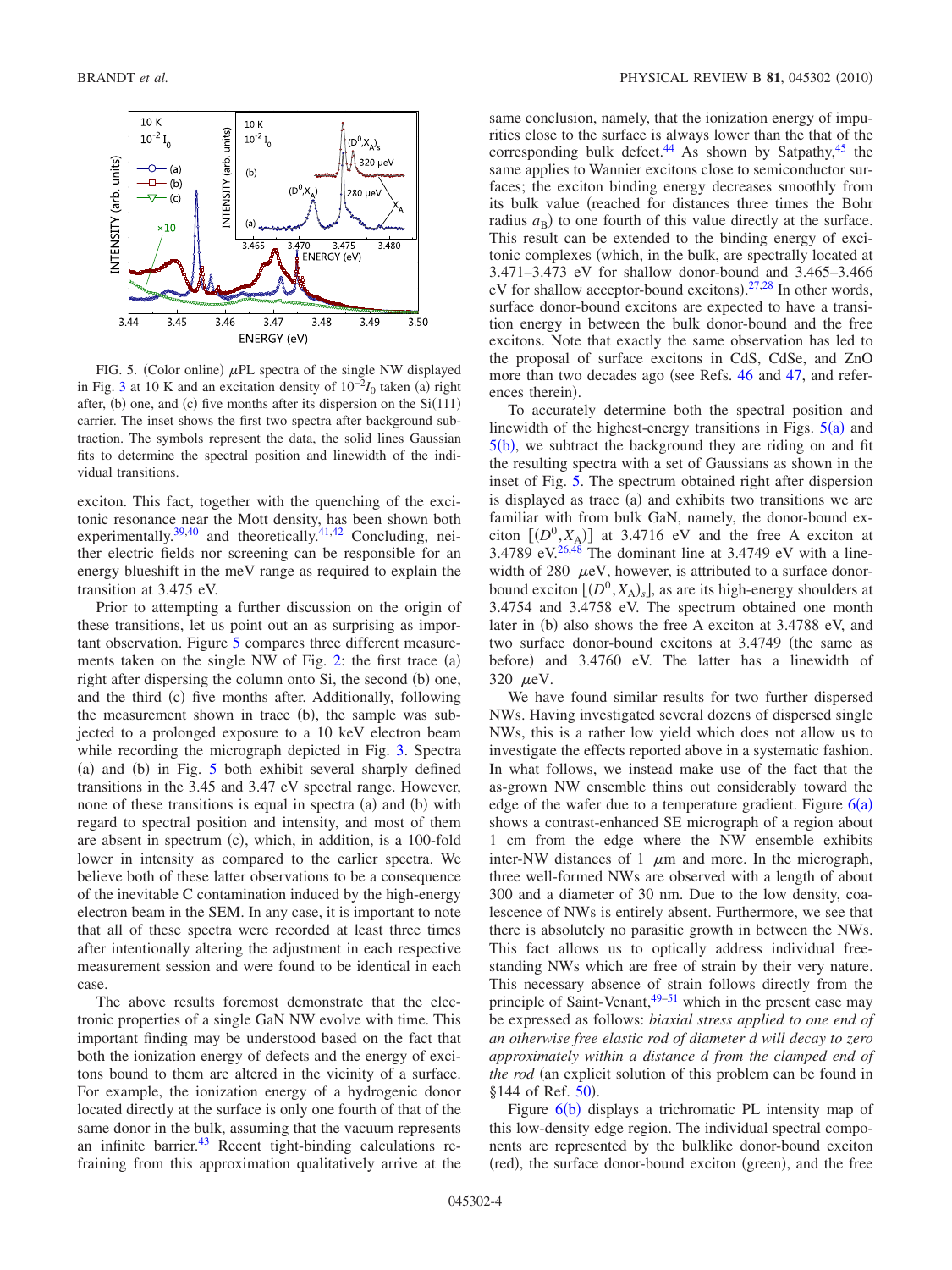<span id="page-4-0"></span>

FIG. 6. (Color) (a) Bird's-eye view (30°) of the low-density edge region of the NW ensemble under investigation. The raw SE micrograph is color coded to enhance the material contrast between GaN and Si. Evidently, no parasitic growth takes place in between the free-standing NWs. (b) Trichromatic PL intensity map of the low-density edge region of the NW ensemble under investigation. The spectral range characteristic for bulklike and surface donor-bound excitons is displayed in red and green, respectively, while the free-exciton transition is decoded in blue. (c) Representative PL spectra from six individual NWs within the map displayed in (b). The spectral range for each of the transitions is denoted at the top.

exciton (blue). Note that we have confirmed these assignments by excitation-density-dependent experiments (not shown here) analogous to the ones in Fig. [4.](#page-2-1) Figure  $6(c)$  $6(c)$ shows the energy range used for each of these transitions, as well as representative spectra taken from two different NWs for each energy range. Owing to the excitation density required to record the map (which consists of 4900 spectra) in a manageable time span, the transitions are comparatively broad. Decreasing the excitation density to  $10^{-3}I_0$  reduces the width of these peaks to about 1 meV. Apparently, the excitation of free-standing NWs is more efficient than that of dispersed ones (the PL lines of which do not show any discernible broadening at  $10^{-2}I_0$ ), suggesting that the coupling of light into the NW (and thus the carrier generation within the NW) is enhanced in the free-standing excitation configuration.

The map in Fig.  $6(b)$  $6(b)$  clearly exhibits more blue and green than red spots. Mixed spectra, represented by yellow and orange, also occur but purely red spots are found only a few times (the large white spot near the center of the map is caused by the broad spectra of NWs inadvertently dispersed on this area during cleavage). In other words, in this lowdensity region, where NWs have been formed at even higher temperature than those at the center of the wafer, columns with dominant free or surface donor-bound excitons are more numerous than those displaying a bulklike donor-bound exciton transition. This finding is certainly at least partly due to the reduced diameter of these NWs but it assures us nonetheless that the occurrence of surface donor-bound excitons is not a statistical anomaly; it is the rule rather than the exception.

Not that this finding is actually surprising from a geometrical point of view. As a matter of fact, an unexpectedly large fraction of donors or acceptors *is* in the vicinity of the surface. If the radius of the (assumed to be cylindrical) column is *a* and the Bohr radius of the hydrogenic impurity  $a_{\rm B} \ll a$ , a fraction  $\eta$  of the total number of impurities are effectively "at the surface" (i.e., within the cylindrical shell with  $a - a_B < r < a$ ) if they are presumed to be distributed randomly,

$$
\eta = 1 - (1 - a_{\rm B}/a)^2. \tag{1}
$$

For the present case,  $a=20$  nm,  $a_B=4.8$  nm,<sup>37</sup> and  $\eta=0.42$ . Also note that the volume of a (noncoalesced) single column is smaller than  $10^{-15}$  cm<sup>3</sup>. Assuming an impurity concentration of  $10^{17}$  cm<sup>-3</sup>, which is at the lower limit for common GaN layers, we would expect about 100 impurities in a single column and 40 of these would be at the surface. If the ionization energy of impurities changes close to the surface as much as predicted theoretically, the transitions observed would all be broadened to values much above 1 meV. The very fact that we observe significantly narrower lines suggests that these NWs have an impurity concentration much lower than what is commonly observed.

There is, indeed, additional experimental evidence suggesting that the NWs do contain fewer point defects than even state-of-the-art layers. First, we have not observed any trace of the "omnipresent" yellow luminescence (which is caused by a transition between a shallow donor and a native defect, probably a Ga vacancy<sup>33</sup>) for any of our GaN NW ensembles (cf. Fig. [2](#page-1-1)), in contrast to GaN layers grown in the same MBE system. Second, the PL intensity of these NWs is high regardless of the N plasma cell used for their growth. This finding is in complete contrast to GaN layers, whose PL intensity drops by orders of magnitude when using a plasma cell with high N-ion flux. $37$  These two empirical facts inspire the following important hypothesis: *point defects such as, e.g., Ga vacancies, tend to diffuse or segregate to the NW surface and annihilate during growth. GaN NWs may thus indeed possess an inherently superior optoelectronic quality than GaN films.*[52](#page-6-28)[,53](#page-6-29)

This diffusion/segregation process may not only occur for native point defects but also for impurities such as Si and O as indeed suggested on theoretical grounds $54$  and known in the nanocrystal community as "self purification.["55](#page-6-31) Considering that a few atomic hops would suffice to obtain a detectable change in spectral position, this mechanism would provide a plausible explanation of the gradual conversion of bulklike into surface donor-bound excitons. If this process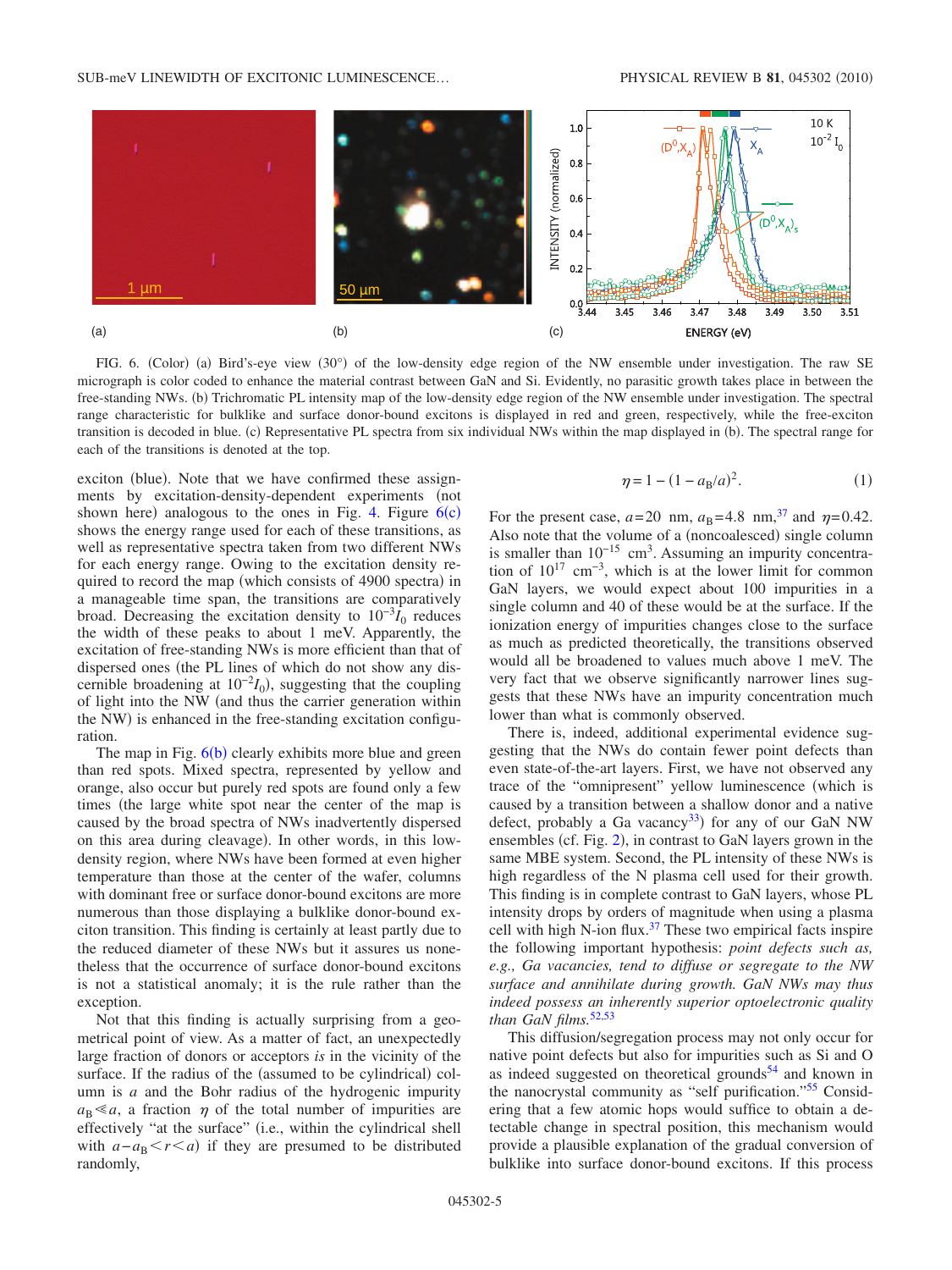continues with the impurity finally emerging at the surface being thus rendered inactive, it is even conceivable that the free-exciton decay may become the dominant recombination channel as observed in Fig. [6.](#page-4-0) The spectrum of the individual NW will thus depend on its initial impurity density and the presence of coalescence-induced defects but also on its size and the growth temperature.

We stress that this model accounts only for energy changes in point defects. It is difficult to imagine a mechanism which would change the energy of excitons bound to a planar defect such as a stacking fault in a similar way. Thus, we believe the emission at 3.45 eV to be related to an abundant surface defect (analogous to the present understanding for  $ZnO$  (Ref. [56](#page-6-32)) and in agreement with Ref. [21](#page-6-0) given the following three empirical facts: (i) no emission at this energy is observed for GaN layers grown in the same PAMBE system, (ii) the band, in contrast to the donor-bound exciton line, scales linearly with excitation density, and (iii) the lines at 3.45 eV change their spectral position with time (cf. Fig. [4](#page-2-1)).

#### **IV. CONCLUSION**

Summarizing and concluding, we have shown that the PL spectra of GaN NWs grown on  $Si(111)$  can have a linewidth of at least below 300  $\mu$ eV (limited by our spectral resolution). Our results furthermore suggest that point defects and impurities are driven to the NW sidewalls during growth, resulting in an overall crystal quality even higher than that of state-of-the-art homoepitaxial layers.

The spectral broadening commonly observed for single NWs is *not* intrinsic. The main broadening mechanism responsible for the minimum reported linewidth of 2–3 meV for NW ensembles, however, *is* intrinsic and *not* caused by residual strain but rather by the energy difference between excitons bound to bulk and surface defects of 3–4 meV. While this energy difference shows up in individual NWs as spectrally distinct lines, it will manifest itself in a corresponding broadening when summing over the hundreds or thousands of NWs excited in the ensemble.

Finally, we note that our experimental findings confirm two recent theoretical predictions: they directly show that impurities have the tendency to segregate to the NW surface<sup>54[,55](#page-6-31)</sup> and they also directly reflect the lower binding energy of these surface defects.<sup>44</sup>

*Note added in proof.* We recently became aware of the work of Corfdir *et al.*<sup>[57](#page-6-33)</sup> Based on time-resolved PL data on GaN NW ensembles, these authors interpreted the comparatively large PL linewidth they observed (5 meV) in *literally* the same way as we do in the present study: "Thus, the random distribution of donor sites could be an *intrinsic* origin of the broadening of all PL lines involving donors." Note that Corfdir *et al.* went one step farther and attributed the transition at 3.45 eV to the two-electron satellite of the surface donor-bound exciton.

### **ACKNOWLEDGMENTS**

We are indebted to Manfred Ramsteiner, Timur Flissikowski, and Vladimir Kaganer for fruitful discussions, and to Rudolf Hey and Holger Grahn for critically reading of the manuscript. Many thanks are due to Yukihiko Takagaki who has drawn our attention to the low-density regions on our samples. Partial support of this work by the EU through the IST project NODE (015783) and the Marie Curie RTN PARSEM (Contract No. MRTN-CT-2004-005583) is gratefully acknowledged.

<span id="page-5-0"></span>\*brandt@pdi-berlin.de

- <span id="page-5-1"></span><sup>1</sup>E. G. Bauer, B. W. Dodson, D. J. Ehrlich, L. C. Feldman, C. P. Flynn, M. W. Geis, J. P. Harbison, R. J. Matyi, P. S. Peercy, P. M. Petroff, J. M. Phillips, G. B. Stringfellow, and A. Zangwill, J. Mater. Res. 5, 852 (1990).
- <span id="page-5-2"></span>2T. Mårtensson, C. P. T. Svensson, B. A. Wacaser, M. W. Larsson, W. Seifert, K. Deppert, A. Gustafsson, L. R. Wallenberg, and L. Samuelson, Nano Lett. 4, 1987 (2004).
- <span id="page-5-3"></span><sup>3</sup>W. Lu and C. M. Lieber, J. Phys. D **39**, R387 (2006).
- <span id="page-5-4"></span><sup>4</sup> V. Schmidt and U. Gösele, Science 316, 698 (2007).
- <span id="page-5-5"></span>5K. Tomioka, J. Motohisa, S. Hara, and T. Fukui, Nano Lett. **8**, 3475 (2008).
- <span id="page-5-6"></span>6E. Ertekin, P. A. Greaney, D. C. Chrzan, and T. D. Sands, J. Appl. Phys. 97, 114325 (2005).
- <span id="page-5-8"></span><sup>7</sup>N. Thillosen, K. Sebald, H. Hardtdegen, R. Meijers, R. Calarco, S. Montanari, N. Kaluza, J. Gutowski, and H. Lüth, Nano Lett. **6**, 704 (2006).
- <span id="page-5-7"></span><sup>8</sup> F. Glas, Phys. Rev. B **74**, 121302(R) (2006).
- <span id="page-5-9"></span>9E. P. A. M. Bakkers, J. A. Van Dam, S. De Franceschi, L. P. Kouwenhoven, M. Kaiser, M. Verheijen, H. Wondergem, and P. Van der Sluis, Nature Mater. 3, 769 (2004).
- <span id="page-5-10"></span> $10$ M. G. Lagally and R. H. Blick, Nature (London)  $432$ ,  $450$  $(2004).$
- <span id="page-5-11"></span><sup>11</sup> F. A. Ponce and D. P. Bour, Nature (London) **386**, 351 (1997).
- 12X. F. Duan, Y. Huang, Y. Cui, J. F. Wang, and C. M. Lieber, Nature (London) 409, 66 (2001).
- <span id="page-5-12"></span><sup>13</sup>D. H. Cobden, Nature (London) **409**, 32 (2001).
- <span id="page-5-13"></span>14H. Sekiguchi, K. Kishino, and A. Kikuchi, Electron. Lett. **44**, 151 (2008).
- <span id="page-5-14"></span>15C. Kirchner, V. Schwegler, F. Eberhard, M. Kamp, K. J. Ebeling, K. Kornitzer, T. Ebner, K. Thonke, R. Sauer, P. Prystawko, M. Leszczynski, I. Grzegory, and S. Porowski, Appl. Phys. Lett. **75**, 1098 (1999).
- <span id="page-5-15"></span>16E. Calleja, M. A. Sánchez-García, F. J. Sánchez, F. Calle, F. B. Naranjo, E. Muñoz, U. Jahn, and K. Ploog, Phys. Rev. B **62**, 16826 (2000).
- <sup>17</sup> J. E. Van Nostrand, K. L. Averett, R. Cortez, J. Boeckl, C. E. Stutz, N. A. Sanford, A. V. Davydov, and J. D. Albrecht, J. Cryst. Growth 287, 500 (2006).
- 18L. Wischmeier, T. Voss, S. Börner, and W. Schade, Appl. Phys. A: Mater. Sci. Process. 84, 111 (2006).
- 19S. Reitzenstein, S. Muench, C. Hofmann, A. Forchel, S. Crank-